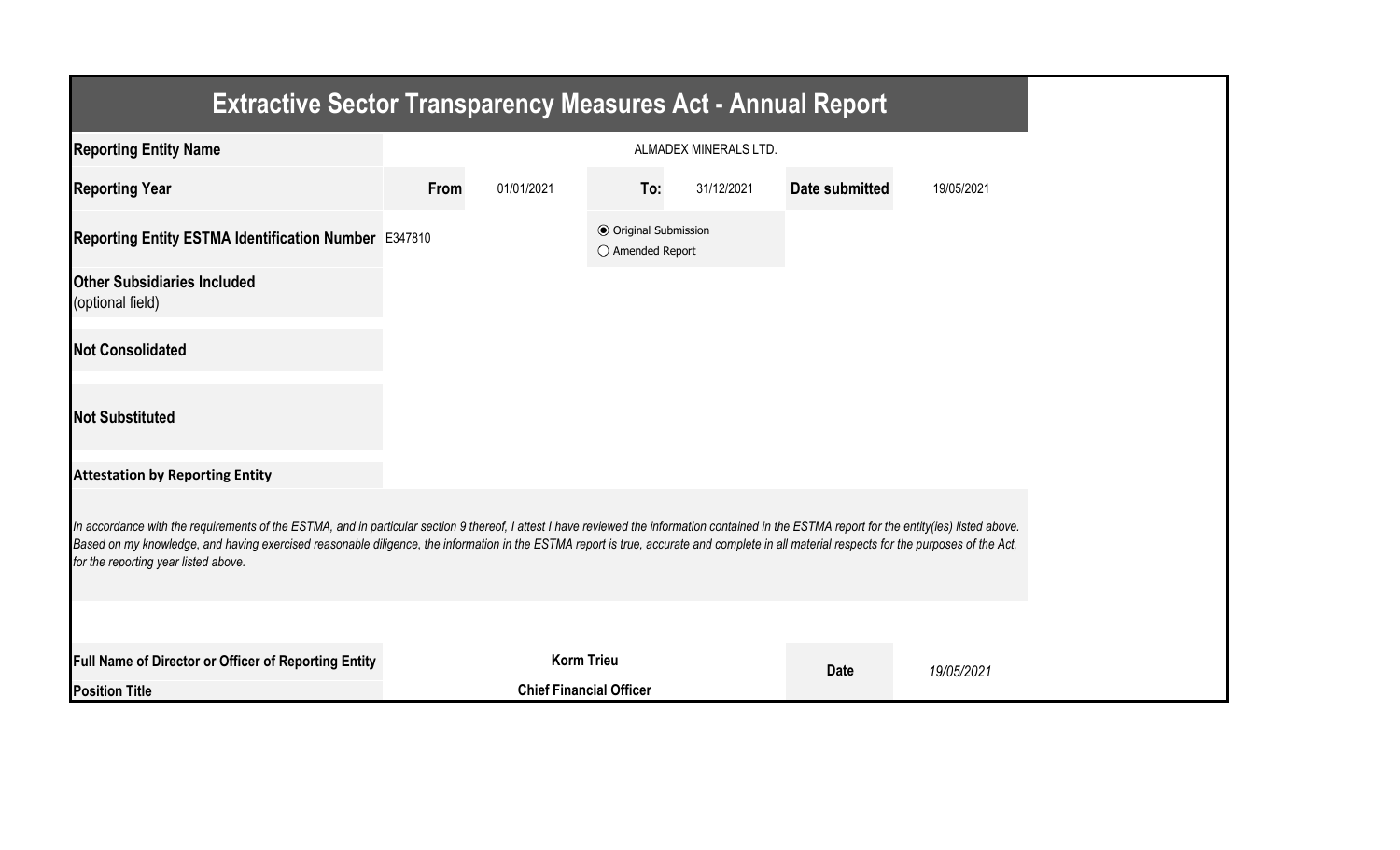| Extractive Sector Transparency Measures Act - Annual Report                                                                                                        |                                                                 |                                                     |                                         |            |         |                                |                |                  |                                               |                                      |                                                                                                                                                         |  |
|--------------------------------------------------------------------------------------------------------------------------------------------------------------------|-----------------------------------------------------------------|-----------------------------------------------------|-----------------------------------------|------------|---------|--------------------------------|----------------|------------------|-----------------------------------------------|--------------------------------------|---------------------------------------------------------------------------------------------------------------------------------------------------------|--|
| <b>Reporting Year</b><br><b>Reporting Entity Name</b><br><b>Reporting Entity ESTMA</b><br><b>Identification Number</b><br><b>Subsidiary Reporting Entities (if</b> | From:                                                           | 01/01/2021                                          | To:<br>ALMADEX MINERALS LTD.<br>E347810 | 31/12/2021 |         | Currency of the Report CAD     |                |                  |                                               |                                      |                                                                                                                                                         |  |
| necessary)                                                                                                                                                         |                                                                 |                                                     |                                         |            |         |                                |                |                  |                                               |                                      |                                                                                                                                                         |  |
|                                                                                                                                                                    | <b>Payments by Payee</b><br>Departments, Agency, etc            |                                                     |                                         |            |         |                                |                |                  |                                               |                                      |                                                                                                                                                         |  |
| <b>Country</b>                                                                                                                                                     | Payee Name <sup>1</sup>                                         | within Payee that Received<br>Payments <sup>2</sup> | <b>Taxes</b>                            | Royalties  | Fees    | <b>Production Entitlements</b> | <b>Bonuses</b> | <b>Dividends</b> | Infrastructure<br><b>Improvement Payments</b> | <b>Total Amount paid to</b><br>Payee | Notes <sup>34</sup>                                                                                                                                     |  |
| Mexico                                                                                                                                                             | National Government of<br>Mexico                                | Secretary of Economy                                |                                         |            | 130,000 |                                |                |                  |                                               |                                      | Mining claims reported in Canadian<br>130,000 dollar using the exchange rate prevailing<br>at the date of payment, \$1 Mexican<br>Pesos = \$0.06292 CAD |  |
| United States of America                                                                                                                                           | Government of the United<br><b>States of America</b>            | Bureau of Land Management<br>(Nevada)               |                                         |            | 110,000 |                                |                |                  |                                               |                                      | Mining claims reported in Canadian<br>110,000 dollar using the exchange rate prevailing<br>at the date of payment, $$1$ USD =<br>\$1.2549 CAD           |  |
|                                                                                                                                                                    |                                                                 |                                                     |                                         |            |         |                                |                |                  |                                               |                                      |                                                                                                                                                         |  |
|                                                                                                                                                                    |                                                                 |                                                     |                                         |            |         |                                |                |                  |                                               |                                      |                                                                                                                                                         |  |
|                                                                                                                                                                    |                                                                 |                                                     |                                         |            |         |                                |                |                  |                                               |                                      |                                                                                                                                                         |  |
|                                                                                                                                                                    |                                                                 |                                                     |                                         |            |         |                                |                |                  |                                               |                                      |                                                                                                                                                         |  |
|                                                                                                                                                                    |                                                                 |                                                     |                                         |            |         |                                |                |                  |                                               |                                      |                                                                                                                                                         |  |
|                                                                                                                                                                    |                                                                 |                                                     |                                         |            |         |                                |                |                  |                                               |                                      |                                                                                                                                                         |  |
|                                                                                                                                                                    |                                                                 |                                                     |                                         |            |         |                                |                |                  |                                               |                                      |                                                                                                                                                         |  |
|                                                                                                                                                                    |                                                                 |                                                     |                                         |            |         |                                |                |                  |                                               |                                      |                                                                                                                                                         |  |
|                                                                                                                                                                    |                                                                 |                                                     |                                         |            |         |                                |                |                  |                                               |                                      |                                                                                                                                                         |  |
|                                                                                                                                                                    |                                                                 |                                                     |                                         |            |         |                                |                |                  |                                               |                                      |                                                                                                                                                         |  |
|                                                                                                                                                                    |                                                                 |                                                     |                                         |            |         |                                |                |                  |                                               |                                      |                                                                                                                                                         |  |
|                                                                                                                                                                    |                                                                 |                                                     |                                         |            |         |                                |                |                  |                                               |                                      |                                                                                                                                                         |  |
|                                                                                                                                                                    |                                                                 |                                                     |                                         |            |         |                                |                |                  |                                               |                                      |                                                                                                                                                         |  |
|                                                                                                                                                                    |                                                                 |                                                     |                                         |            |         |                                |                |                  |                                               |                                      |                                                                                                                                                         |  |
|                                                                                                                                                                    |                                                                 |                                                     |                                         |            |         |                                |                |                  |                                               |                                      |                                                                                                                                                         |  |
|                                                                                                                                                                    |                                                                 |                                                     |                                         |            |         |                                |                |                  |                                               |                                      |                                                                                                                                                         |  |
| <b>Additional Notes:</b>                                                                                                                                           | All reported payments have been rounded to the nearest \$10,000 |                                                     |                                         |            |         |                                |                |                  |                                               |                                      |                                                                                                                                                         |  |